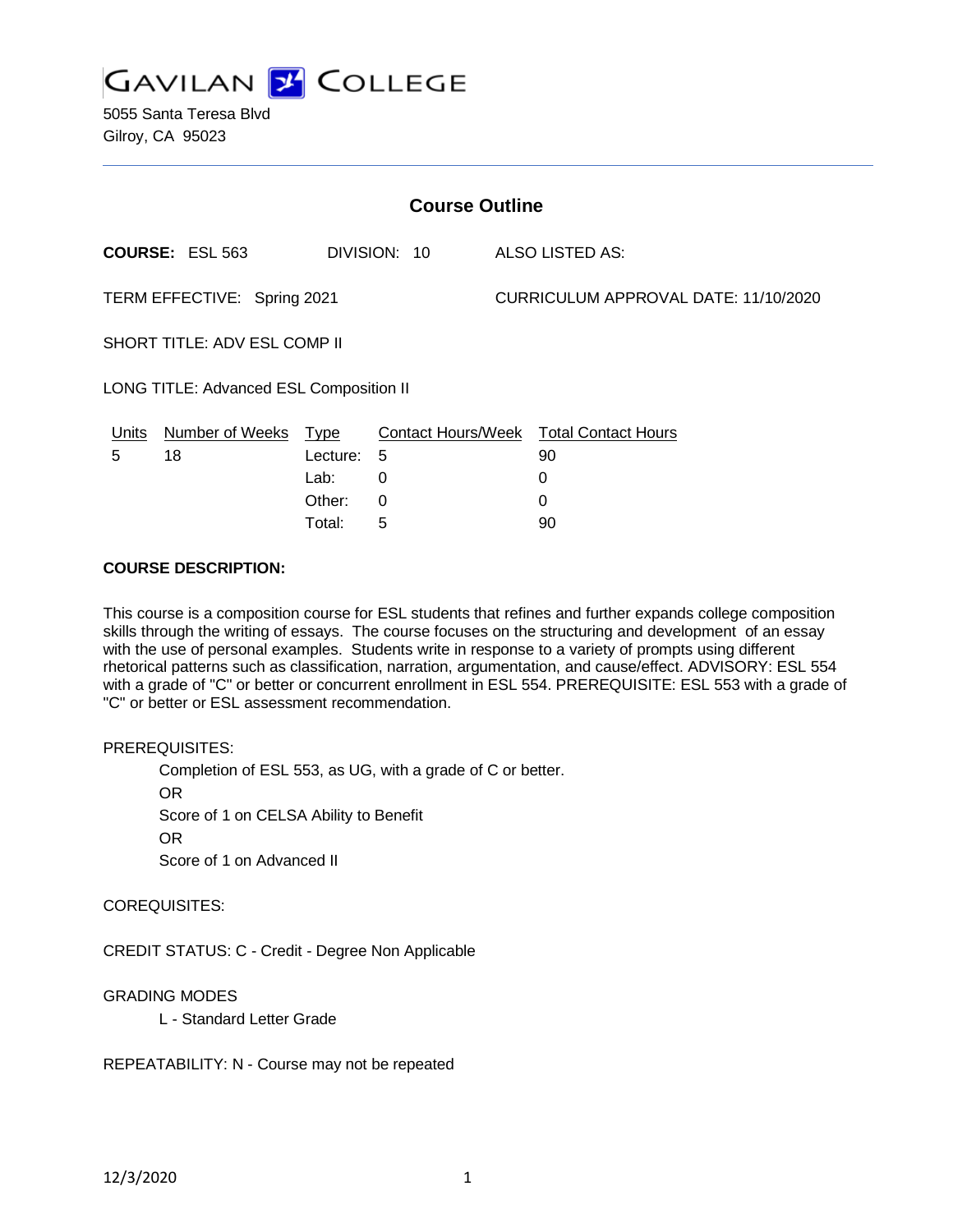SCHEDULE TYPES:

- 02 Lecture and/or discussion
- 05 Hybrid
- 71 Dist. Ed Internet Simultaneous
- 72 Dist. Ed Internet Delayed

## **STUDENT LEARNING OUTCOMES:**

1. Outline multiple paragraphs and essays.

Measure of assessment: written classwork, homework assignments Year assessed, or planned year of assessment: 2015 Institution Outcome Map: 1. Communication, 2. Cognition, 7. Content Specific

2. Using the writing process, write essays with an introduction, body, and conclusion.

Measure of assessment: written classwork, homework assignments

Year assessed, or planned year of assessment: 2015

Institution Outcome Map: 1. Communication, 2. Cognition, 6. Personal Development and Responsibility, 7. Content Specific

# **CONTENT, STUDENT PERFORMANCE OBJECTIVES, OUT-OF-CLASS ASSIGNMENTS**

Curriculum Approval Date: 11/10/2020 - **DE MODIFICATION ONLY**

OUT-OF-CLASS ASSIGNMENTS: Every week students will have tutoring sessions to

address a specific aspect of writing and get assistance with concepts,

brainstorming, and/or revision of drafts.

10 Hours

CONTENT: Students are introduced to the OBJECTIVES AND REQUIREMENTS of the class. They review the COMPONENTS OF THE ESSAY and learn about the INTRODUCTORY PARAGRAPH, focusing on the "funnel" model in particular. They practice writing introductions and conclusions and are introduced to paragraph transitions for

essay coherence.

HOMEWORK: Students prepare journal topics, work on assigned computer software,

do textbook exercises, and attend tutoring sessions.

STUDENT PERFORMANCE OBJECTIVES: To develop a journal topic, practice writing

introductory paragraphs, practice writing concluding paragraphs, and review the purpose of transitions for essay coherence.

6 Hours

CONTENT: Students review the concepts of UNITY AND COHERENCE within the essay. They do an ungraded timed in-class writing.

HOMEWORK: Students prepare journal topics, work on assigned computer software, do textbook exercises, and attend tutoring sessions.

STUDENT PERFORMANCE OBJECTIVES: To distinguish well-written essays from among

different models using the concepts of unity and coherence learned; to begin applying unity and coherence concepts to their own writing; to practice timed in-class writing.

## 18 Hours

CONTENT: Students write an essay using a pattern such as CLASSIFICATION/EXAMPLE through model essays. They learn how to use examples and extended examples to support their ideas. They use the writing process to generate, develop, and outline their ideas, and they practice peer revision and editing. They review compound and complex sentences.

HOMEWORK: Students prepare journal topics, work on assigned computer software,

do textbook exercises, and attend tutoring sessions. They do an ungraded timed in-class writing.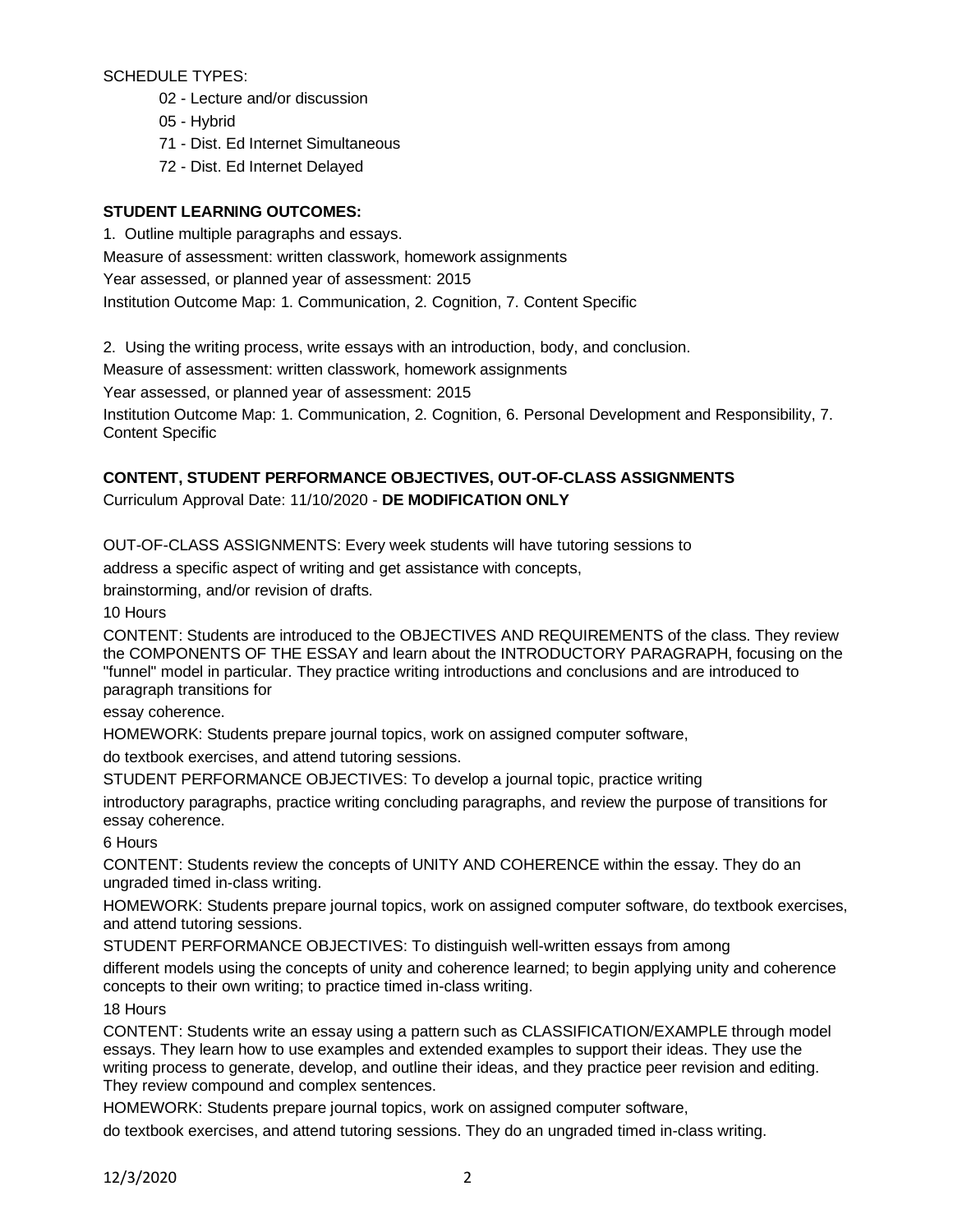STUDENT PERFORMANCE OBJECTIVES: To develop and write an essay using a pattern such as classification/example; to demonstrate the ability to write an introduction, conclusion, and multiple body paragraphs; to use appropriate transitions both between paragraphs and within them; to select appropriate and sufficient support for a classification/example essay, if such a pattern is used; to locate errors; to communicate with peers about writing; and to practice timed in-class writing.

### 18 Hours

CONTENT: Students write an essay using a pattern such as CHRONOLOGICAL ORDER through model essays. They discuss appropriate thesis statements and transition signals for this kind of pattern. They learn how to use examples to support their ideas. They use the writing process to generate, develop, and outline their ideas, and they practice peer revision and editing. They review sentence errors such as run-on sentences, comma splice, and fragments and ways to correct them. They do a graded timed in-class writing.

HOMEWORK: Students prepare journal topics, work on assigned computer software,

## do textbook exercises, and attend tutoring sessions.

STUDENT PERFORMANCE OBJECTIVES: To develop and write an essay with a pattern such as chronological order; to demonstrate the ability to write an introduction, conclusion, and multiple body paragraphs; to use appropriate transitions both between paragraphs and within them; to select appropriate and sufficient support for a chronological order essay, if such a pattern is used; to locate errors; to locate and correct sentence fragments, run-on sentences, and comma splice errors; to communicate with peers about writing; and to apply writing skills to a graded piece of writing in a timed in-class setting.

## 18 Hours

CONTENT: Students write an essay using a pattern such as CAUSE AND EFFECT through model essays. They learn what this pattern entails and how and when it is used in academic writing. If focusing on a pattern such as cause/effect, they study both the "block" and "chain" formats, if such a pattern is used. They discuss appropriate thesis statements and transition signals for this kind of pattern. They learn how to use examples to support their ideas. They use the writing process to generate, develop, and outline their ideas, and they practice peer revision and editing. They review the concept of parallelism and practice locating errors with parallelism. They do a graded timed in-class writing.

HOMEWORK: Students prepare journal topics, work on assigned computer software,

do textbook exercises, and attend tutoring sessions.

STUDENT PERFORMANCE OBJECTIVES: To develop and write an essay with a pattern such as cause and effect; to demonstrate the ability to write an introduction, conclusion, and multiple body paragraphs; to use appropriate transitions both between paragraphs and within them; to select appropriate and sufficient support for a cause and effect essay, if such a pattern is used; to locate errors; to locate and correct sentence fragments, run-on sentences, comma splice, and errors in parallelism; to communicate with peers about writing; and to apply writing skills to a graded piece of writing in a timed in-class setting.

## 18 Hours

CONTENT: Students write an essay using a pattern such as COMPARISON/CONTRAST through model essays. They learn what the chosen pattern entails and how and when it is used in academic writing. They study both the "block" and "point-by-point" format to compare and contrast, if such a pattern is used. They discuss appropriate thesis statements and transition signals for this kind of pattern. They learn how to use examples to support their ideas. They use the writing process to generate, develop, and outline their ideas, and they practice peer revision and editing.

HOMEWORK: Students prepare journal topics, work on assigned computer software,

do textbook exercises, and attend tutoring sessions.

STUDENT PERFORMANCE OBJECTIVES: To develop and write an essay with a pattern such as comparison and contrast; to demonstrate the ability to write an introduction, conclusion, and multiple body paragraphs; to use appropriate transitions both between paragraphs and within them; to select appropriate and sufficient support for a comparison

and contrast essay, if such a pattern is used; to locate errors; to locate and correct sentence fragments, runon sentences, comma splice, and errors in parallelism; to communicate with

peers about writing.

2 HoursFinal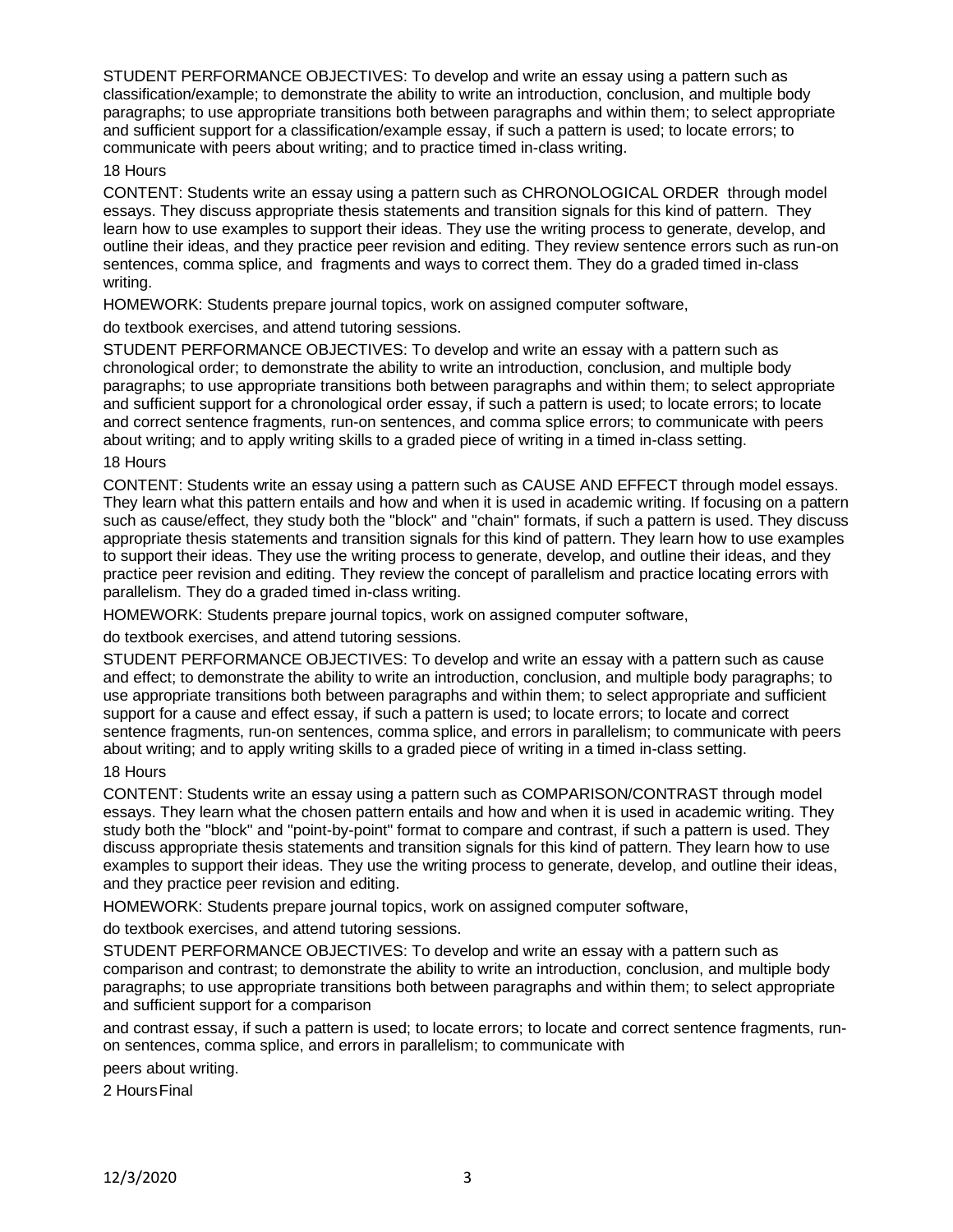## **OUT OF CLASS ASSIGNMENTS:**

Assignment Description:

Every week students will have tutoring sessions to address a specific aspect of writing and get assistance with concepts, brainstorming, and/or revision of drafts.

#### **METHODS OF INSTRUCTION:**

Students read selections that model specific rhetorical patterns; do brainstorming and outlining activities in and out of class; do exercises to practice the specific features of each rhetorical pattern and the essay form in general; do self and peer editing; write multiple-draft essays; and write in a timed setting.

### **METHODS OF EVALUATION:**

Writing assignments Percent of total grade: 50.00 % Percent range of total grade: 50 % to 60 % Written Homework; Essay Exams; Other: Written self-evaluation Skill demonstrations Percent of total grade: 30.00 % Percent range of total grade: 30 % to 40 % Performance Exams Objective examinations Percent of total grade: 5.00 %

## **REPRESENTATIVE TEXTBOOKS:**

Required Representative Textbooks

Recommended Representative Textbooks

Oshima and Hogue. Longman Academic Writing Series Book 4, 5th Edition. Pearson,2013.

ISBN: ISBN: 978-0132915694

Reading Level of Text, Grade: Intermediate High to Advanced ESL Level Verified by: N. Cisneros

Recommended Other Texts and Materials

Writing to Communicate, Book 2, Boardman/Frydenberg, Pearson Education, 2008, New York, ISBN: 978-0- 13-235116-4 Ruetten, Refining Composition Skills, Heinle Cengage , 2012 Folse, From Great Paragraphs to Great Essays. second edition, Heinle Cengage , 2010 Mlynarczyk, In Our Words: Student Writers at Work, third edition , Cambridge University Press , 2005